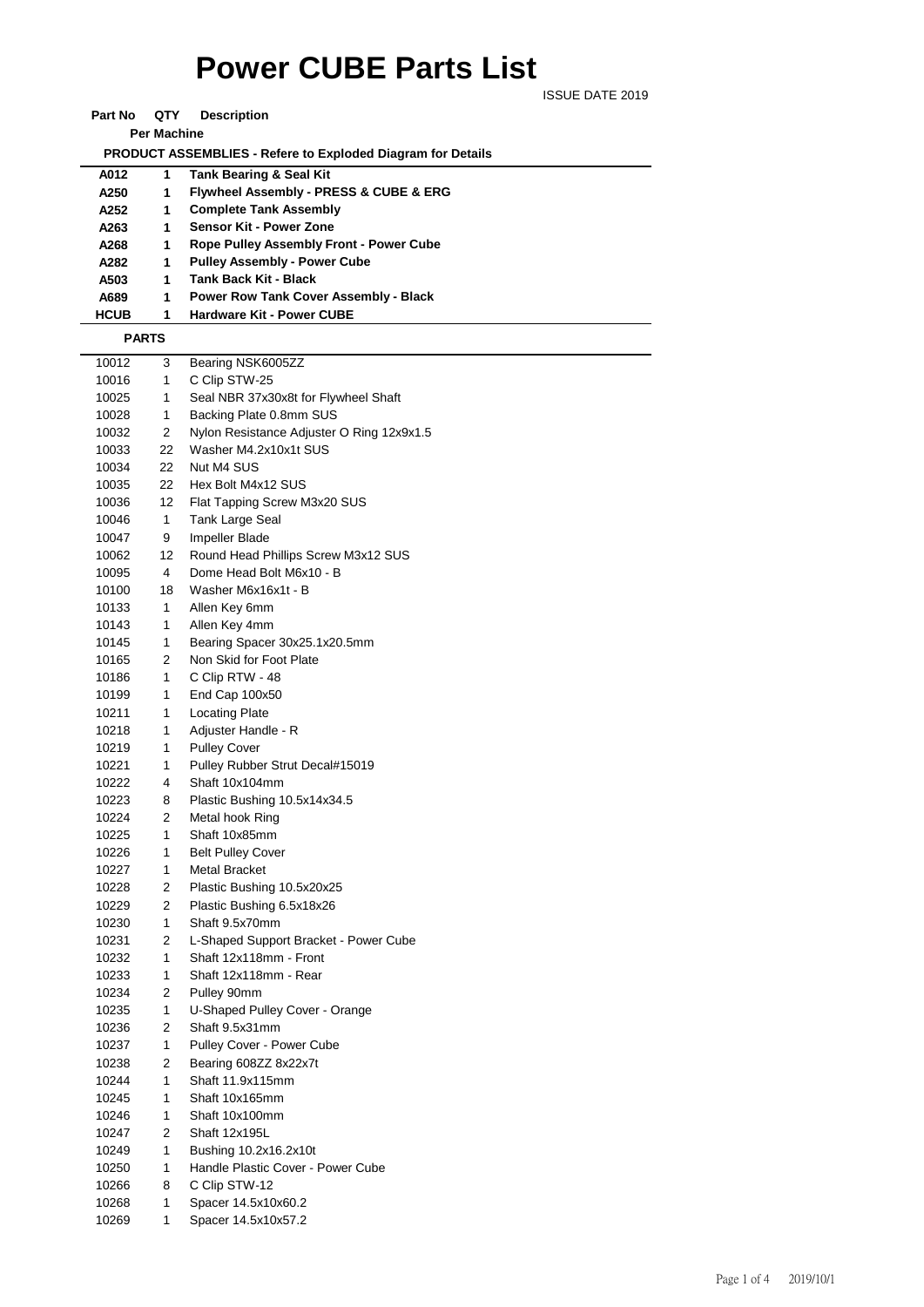| Part No        | QTY                 | <b>Description</b>                                                                                         |
|----------------|---------------------|------------------------------------------------------------------------------------------------------------|
|                | Per Machine         |                                                                                                            |
| 10270          | 2                   | Round Head Phillips Bolt M4x8 - SUS                                                                        |
| 10279          | 2                   | Cotter Pin 4mm                                                                                             |
| 10280          | 1                   | Lever Base incl. Potentiometer #13222 Gear #10287 & Nut #10288- Right                                      |
| 10281          | 1                   | Gear M1T48                                                                                                 |
| 10287          | 1                   | Gear M1T24                                                                                                 |
| 10302          | 2                   | Nyloc Nut M12 - B                                                                                          |
| 10303          | 4                   | Washer M13x24x2t - B                                                                                       |
| 10312          | 2                   | Hex Head Bolt M12x150 - B                                                                                  |
| 10319          | 10                  | <b>Rubber Pad</b>                                                                                          |
| 10340          | 1                   | Tank Back - Black with Warning Decal # 70323                                                               |
| 10384          | 1                   | Adjuster Knob Set Gray incl. Cap #10214 & Screw #10213 & Ball Plunger #10272                               |
| 11027          | 1                   | Adjuster Handle Shaft                                                                                      |
| 11034          | 1                   | Nut M4 -B                                                                                                  |
| 11089          | 1                   | Dome Head Bolt M8x30 - B                                                                                   |
| 11097          | 2                   | Nut Dome Head M10 - B                                                                                      |
| 12017          | 2                   | C Clip 20mm                                                                                                |
| 13030          | 1                   | Adjuster PP Tank Ring 358x10 - Black                                                                       |
| 13122          | 1                   | Potentiometer with Hex Nuts #10288 & Wiring 350mm - Replace by 13222                                       |
| 13125          | 1                   | Sensor Lead 45cm DT                                                                                        |
| 13126          | 1                   | Senson Wiring 600mm                                                                                        |
| 13229          | 1                   | Level Wiring 900mm                                                                                         |
| 13232          | 1                   | Computer Wiring 450mm                                                                                      |
| 13245          | 1<br>36             | PC Tank Cover with Decal #15006 & Triangle plate #13046 & Bolts #65992 - Black<br>Dome Head Bolt M6x15 - B |
| 13619          | 3                   | SNAP Hook 10mm SS304                                                                                       |
| 15007<br>15010 | 1                   | Squat Belt - Power Cube                                                                                    |
| 15011          | 1                   | Handle - Power Cube                                                                                        |
| 15012          | 1                   | Ankle Strap - Power Cube                                                                                   |
| 15016          | 3                   | End Cap 11mm                                                                                               |
| 15044          | 1                   | Tank Outer Cover Ring - Black                                                                              |
| 15119          | 1                   | Idle Wheel 56x35 with Bearing #60112 x 2                                                                   |
| 15201          | 1                   | PVC Cover Left with Decal #15001 - Power Cube                                                              |
| 15202          | 1                   | PVC Cover Right with Decal #15001 - Power Cube                                                             |
| 15209          | 1                   | <b>PVC Cover Rear - Power Zone</b>                                                                         |
| 15210          | 2                   | Handle Grip - 37.3mm                                                                                       |
| 15301          | 1                   | Main Frame - Power Cube Orange                                                                             |
| 15302          | 1                   | Foot Plate & Rubber Pad #10165 & Non Skid #10319 Decal#15017 & #15018 &                                    |
| 15303          | 1                   | Handle Bar 20 inch with Grip #15306 - Power Cube                                                           |
| 15304          | 1                   | Accessory Rack & Grip #15307*4 & End # 60145 - Power Cube                                                  |
| 15305          | 1                   | Rubber Ball - Power Cube                                                                                   |
| 15306          | 2                   | Grip for Handle Bar #15303                                                                                 |
| 15913          | 2                   | Washer M8x16x1t - B                                                                                        |
| 16301          | 1                   | Main Frame - Power Cube Gray                                                                               |
| 20007          | 2                   | Foot Levelers M8x30 Hardened Rubber                                                                        |
| 20150          | 1                   | Dome Head Bolt M10x15                                                                                      |
| 20307          | 1                   | Tank Plug Black with O-ring #10039                                                                         |
| 22852          | 4                   | Hex Head Bolt M5x10 - B                                                                                    |
| 23925          | 1                   | Grub Screw M6x10                                                                                           |
| 53959          | 2                   | Counter Sunk Bolt M3x8 -SUS                                                                                |
| 60145          | 3                   | Frame Plug 38.1mm                                                                                          |
| 61228          | 1                   | Dome Head Bolt M8x65 - B                                                                                   |
| 62807          | 18                  | Dome Head Bolt M8x15 - B                                                                                   |
| 62811          | 2                   | Dome Head Bolt M8x45 - B                                                                                   |
| 62852          | $\overline{c}$      | Hex Head Bolt M6x60 - B Same as 62825                                                                      |
| 65693          | 2                   | Dome Head Bolt M5x15 - B                                                                                   |
| 65913          | 10                  | Dome Head Bolt M6x20 - B                                                                                   |
| 65918          | 3                   | Dome Head Bolt M10x60 - B                                                                                  |
| 65921          | 9                   | Washer M8.5x19x1.6t - B                                                                                    |
| 65931          | 3                   | Nyloc Nut M8 - B                                                                                           |
| 65935          | $\overline{c}$      | Nyloc Nut M6 - B                                                                                           |
| 65949          | 10                  | Washer M10x21x2t - B                                                                                       |
| 65962          | 6                   | Dome Head Bolt M10x25 - B                                                                                  |
| 66014<br>66070 | 6<br>$\overline{c}$ | Belt Pulley with 6000zz Bearings Complete<br><b>Transport Wheel</b>                                        |
| 70303          | 1                   | Flywheel - E316/VX2/E520/VX3                                                                               |
|                |                     |                                                                                                            |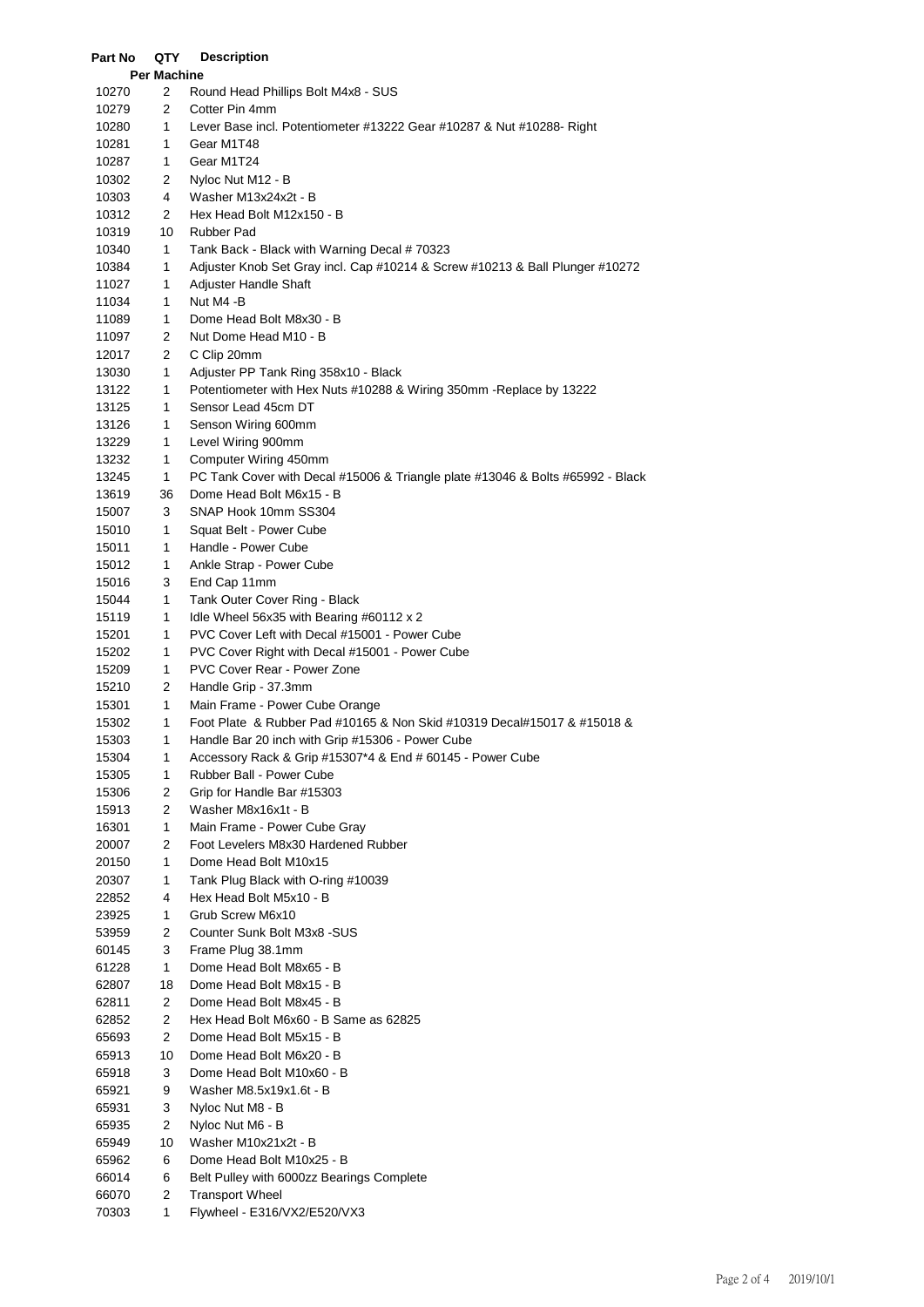## **Part No QTY Description**

| <b>Per Machine</b> |    |                                                                            |
|--------------------|----|----------------------------------------------------------------------------|
| 70315              | 1  | Magnetic Ring & Rare Earth Magnet #60124                                   |
| 70321              | 1  | Tank Plug Black with O-ring #10039 & Decal #70322                          |
| 70936              | 1  | Mambrane for Power Zone                                                    |
| 73082              | 1  | Washer 10.2x30x3t SUS Same as 10138                                        |
| 73115              | 1  | Round Head Phillips Screw M4x12                                            |
| 73116              | 1  | Sensor Bracket - Power Cube                                                |
| 74038              | 2  | Rubber Bumper                                                              |
| 74109              | 14 | <b>Bungee Pulley with Bearing</b>                                          |
| 74346              | 1  | <b>Computer Stalk</b>                                                      |
| 74705              | 1  | Belt/Bungee Pulley with One Way Bearings # 10019 & Needle Bearings # 10179 |
| 75313              | 1  | Impeller Shaft 252mm                                                       |
| 84502              | 1  | Dyneema 3440mm & Wire Rope Thimbles #65927 & Aluminum Sleeve #65928        |
| 84504              | 2  | Bungee 6mmx3120mm                                                          |
| 84506              | 1  | Belt 5060mm PZ-PRE / PZ-CUB                                                |
| 84509              | 1  | Dyneema/Bungee Pulley with One Way Bearings #10019                         |
| 84510              | 2  | Bushing 25x35x5t                                                           |
| 84511              | 1  | Bushing 25x35x13t                                                          |
| 92110              | 1  | Console with BLT update - Cube                                             |
|                    |    |                                                                            |